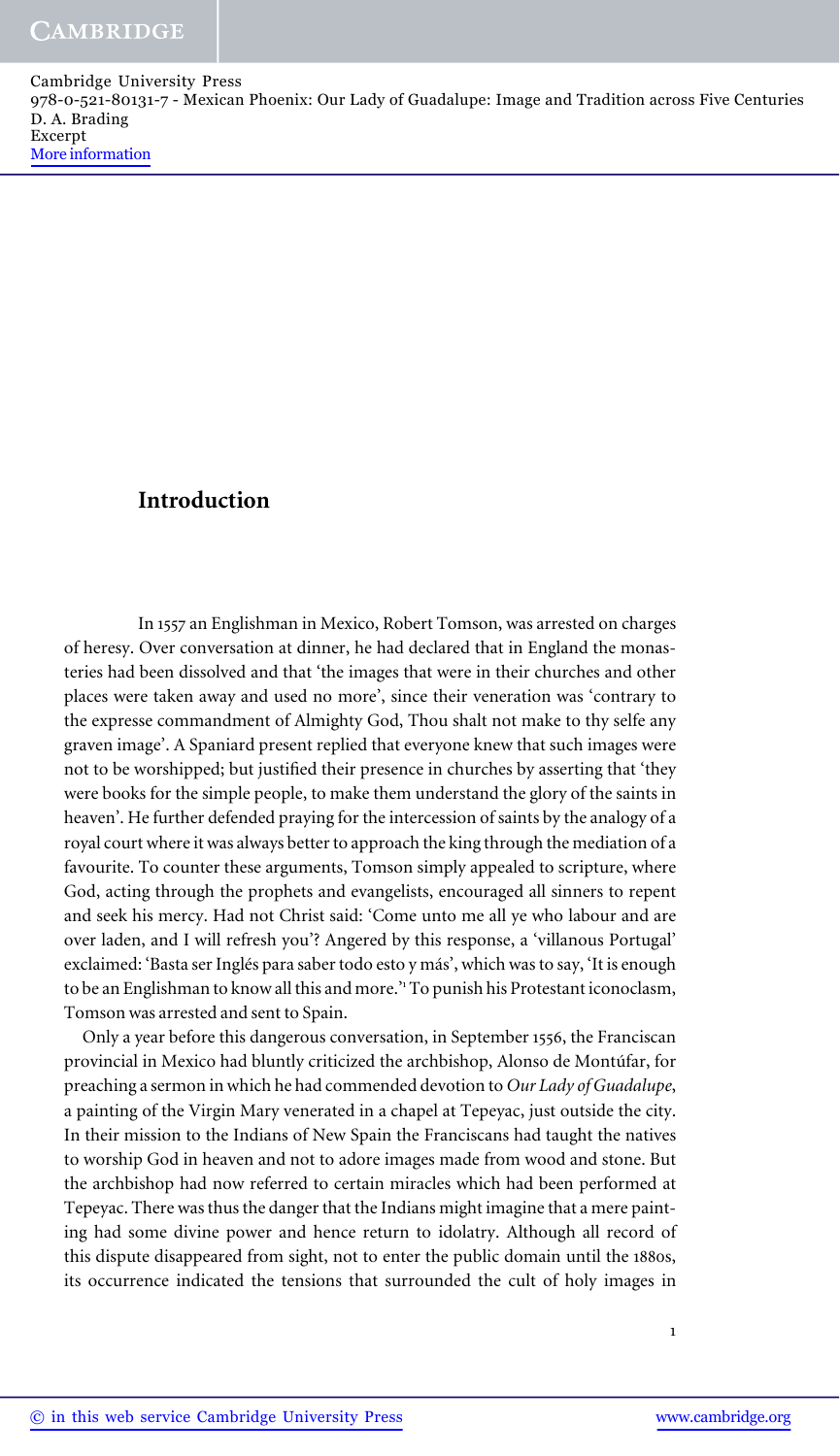## 2 mexican phoenix

sixteenth-century Mexico. Indeed, some twenty years later, Bernardino de Sahagún, the most renowned of the Franciscans who studied Nahua language and religion, complained that the cult of Guadalupe afforded Indians a subterfuge for idolatry, since prior to the Spanish conquest they had come on pilgrimage from afar to worship Tonantzin, the mother of the gods, at her temple in Tepeyac, and continued to arrive at the Christian chapel to pray to that goddess since in Nahuatl the Virgin was also addressed as Tonantzin.<sup>2</sup>

It was another Englishman, Miles Philips, who wrote one of the earliest descriptions of the chapel at Tepeyac. A member of the expedition led by John Hawkins, in 1568 he was captured and taken to Mexico City, where before entry he saw:

> a very faire church, called our Ladyes church, in which there is an image of our Lady of silver and gilt, being as high, and as large as a tall woman, in which church, and before this image, there are as many lamps of silver as there be dayes in the yeere, which upon high dayes are all lighted. Whensoever any Spaniards passe by this church, although they be on horse backe, they will alight, and come into the church, and kneele before the image, and pray to our Lady to defend them from all evil; so that whether he be horseman or footman he will not passe by, but first goe into the Church, and pray as aforesayd, which if they doe not, they thinke and believe that they shall never prosper: which image they call in the Spanish tongue, Nuestra sennora de Guadalupe. At this place there are certain cold baths, which arise, springing up as though the water did seeth: the water whereof is somewhat brackish in taste, but very good for any that have any sore or wound, to wash themselves wherewith, for as they say, it healeth many: and every yeere once upon our Lady day the people used to repaire thither to offer, and to pray in that Church before the image, and they say that our Lady of Guadalupe doeth worke a number of miracles. About this Church there is not any towne of Spaniards that is inhabited, but certaine Indians doe dwell there in houses of their own countrey building.

Situated at the foot of a hill, the chapel marked the beginning of a causeway across the marshy lake into the island city of Mexico, and hence attracted the devotion of travellers. As a Protestant, Philips was more impressed by a silver statue recently donated by a wealthy silver miner, Alonso de Villaseca, than by the simple painting of the Virgin which adorned the sanctuary.<sup>3</sup> It was from the 'brackish' spring water that subsequent miracles were to come.

When Archbishop Montúfar encouraged devotion to Our Lady of Guadalupe, he cited as comparable cases the veneration of images of the Virgin in the cathedral at Seville, at Zaragoza and Montserrat, and at Loreto in Italy. In so doing, he implicitly rejected the Franciscan vision of their mission as a revival of primitive Christianity, a Church stripped of medieval abuse and complication. Instead, he proposed that the clergy should promote devotions which aroused popular fervour in Europe. And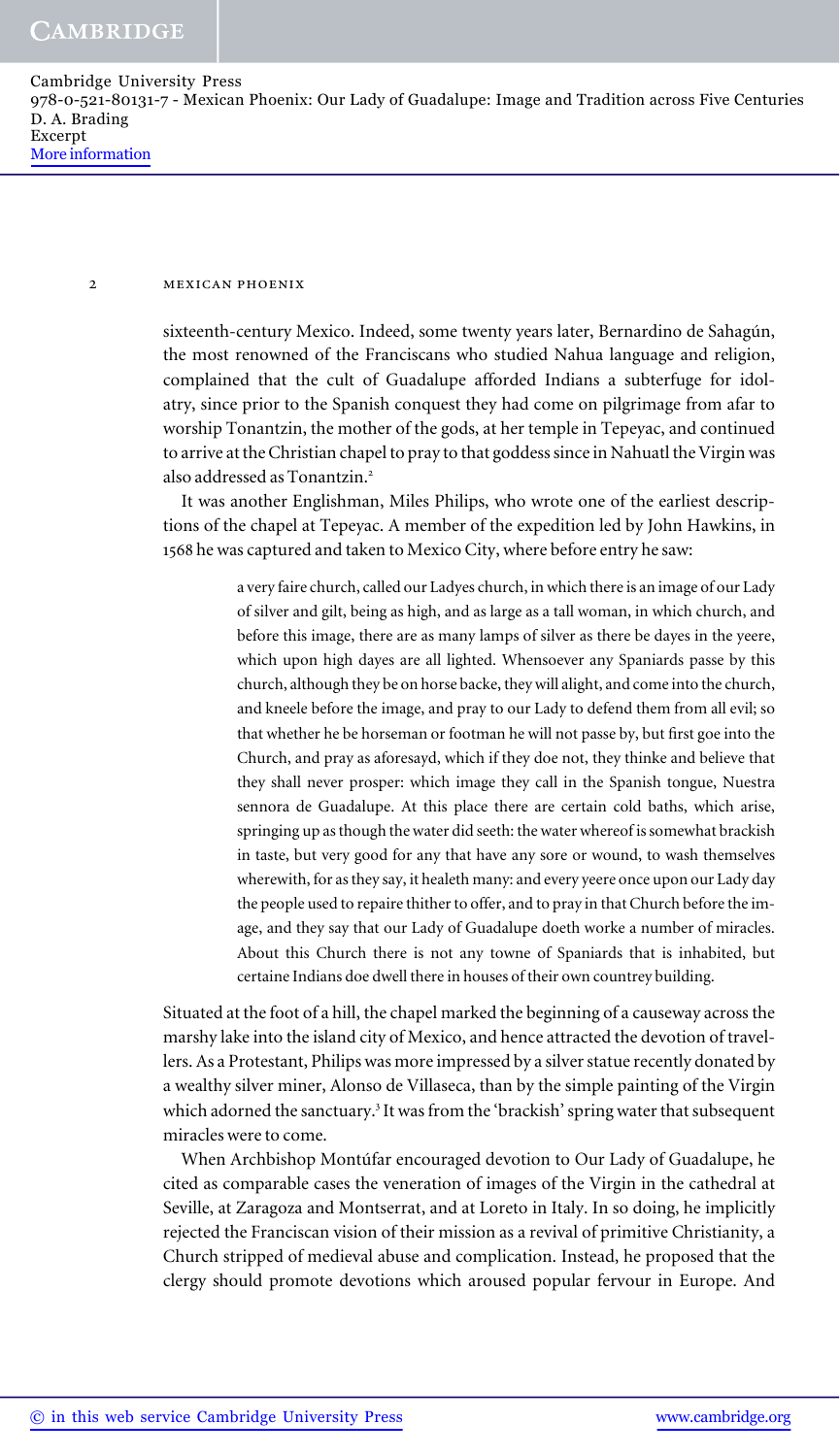introduction 3

what better way was there to attract Indians than to create sanctuaries to house images endowed with the power of performing miracles? In Europe such sanctuaries were visited by countless pilgrims. It was before Our Lady of Montserrat that in 1522 St Ignatius Loyola spent a night's vigil before renouncing all worldly ambition by adopting pilgrim garb and becoming a hermit. So too, in 1581 the French humanist, Michel de Montaigne, spent three days at the Holy House of Loreto, where he offered a silver votive tablet and confessed that he had been deeply impressed by the sanctuary's 'show of religion'. As late as the eighteenth century, Benedict-Joseph Labre (1748–83), a flea-bitten pilgrim, visited all the principal images in Western Europe before settling in Rome.<sup>4</sup> As we shall see, during the colonial period the Church in New Spain created an entire network of sanctuaries which attracted pilgrims seeking spiritual comfort and cures of their ills, and thus emulated the Spanish pattern of devotion.

In Europe, most of the famous holy images derived from the late Middle Ages, even if pious legend often claimed that they had been carved or painted by St Luke. But the greatest of these figures had a miraculous origin ascribed to them. The Holy House of Loreto had been brought by angels from Nazareth, where it had served as the dwelling of the Holy Family. The wooden image of Our Lady of Pilar at Zaragoza had been left by the Virgin Mary herself, when she appeared to St James the Apostle during his mission to Spain. Obviously, the more impressive the spiritual credentials, the more elaborate was the cult which developed across the centuries. Moreover, in Spain, virtually all the leading images became the symbols of civic or provincial identity and thus attracted patriotic sentiment. In 1641 the Virgin of Pilar was acclaimed as patron of the city of Zaragoza, only then, in 1678, for the Cortes of Aragon to name her as patron of that kingdom. So significant had the cult become that, in 1681, work began on the construction of a new cathedral to house the image, a grandiose building which took a century to complete. It was in this period that sanctuaries vied to obtain distinctions from Rome. As far as can be ascertained, Our Lady of Loreto was the first of these holy figures to be 'canonized', which was to say, that in 1699 this Virgin was given a feast day with her own mass and office. Less than a generation later, in 1723, the Virgin of Pilar was similarly honoured, with her feast celebrated on 12 October.<sup>5</sup>

The New World was not slow to imitate Europe. Although it has been argued that the Renaissance robbed sacred art of its numinous quality by imposing the primacy of aesthetic values, in Spanish America any number of holy images, some imported from Spain, others made locally, aroused fervent devotion.<sup>6</sup> An intimation of the spiritual power of such figures can be observed in Peru, when in 1593 there arrived at the port of Callao a life-sized crucifix, a replica of the Christ of Burgos. The image was escorted by Augustinian friars in public procession to Lima, its progress accompanied by salvoes of cannon-fire and excited crowds thronging the streets. Once it was installed in the conventual church, the friars celebrated mass graced with the presence of the viceroy, judges of the high court and other dignitaries, many of whom promptly enrolled in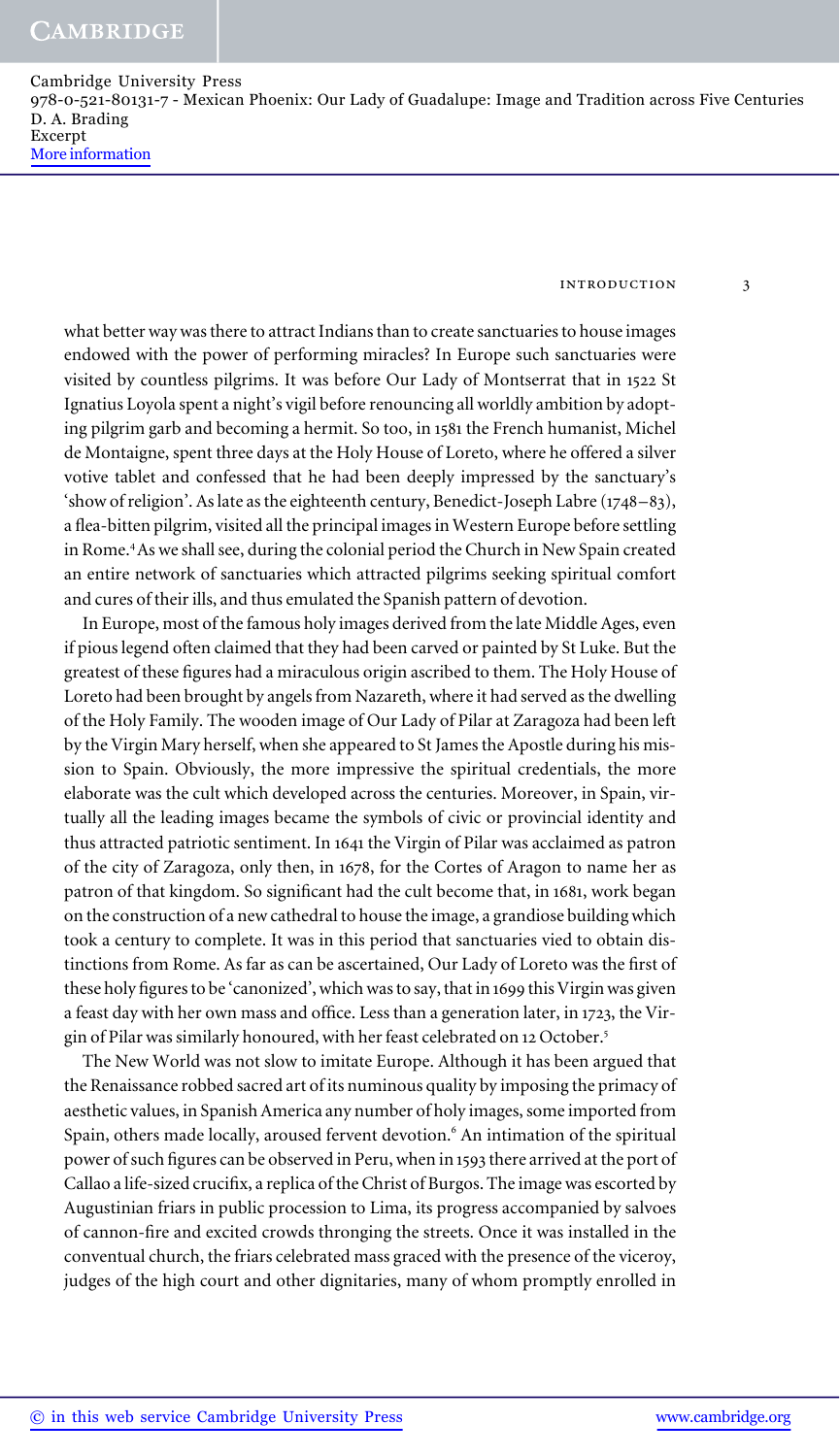#### 4 mexican phoenix

the confraternities raised to support the cult.<sup>7</sup> In 1574, the city council of Mexico named Our Lady of Los Remedios as its patron, a small saddle image which had been brought over by a conqueror, lost during battle, and then, thanks to an apparition of the Virgin Mary, discovered by an Indian. Only two years later the figure was carried in procession from its sanctuary just outside the city and placed in the cathedral to pray for the Virgin's help in the great plague that then afflicted the Indians. On a less dramatic occasion, in 1595 the image was brought to the cathedral to intercede for the arrival of the seasonal rains. So effective was its intercession that in the two following centuries the Virgin of Los Remedios was regularly carried through the streets with the aim of hastening the seasonal rainfall. In the course of the seventeenth century virtually every city in Spanish America came to possess its own patron saint, and every province a sanctuary with a miraculous image.

One of the most curious features of Catholic theology in this epoch was the divorce between devotion and doctrine. Confronted with the challenge of Protestant iconoclasm and charges of idolatry, the Council of Trent denied that holy images possessed any divine power and insisted that all the veneration paid to them was transferred to their heavenly originals. But during the sixteenth century there were any number of Latin editions of the works of the Greek Fathers of the Church, and not least among them, the treatises of St John Damascene and St Theodore of Studios, which defended the veneration of icons from the attacks of the iconoclasts of the seventh century. As we shall see, these Eastern theologians were keenly read in New Spain and their neoplatonic doctrines applied to celebrate the cult of Marian images. In effect, the absence of any positive Catholic theology on this devotion drove preachers and chroniclers to draw on the tradition of the Orthodox Church.

What Mexican chronicles reveal, however, is that there was indeed a Catholic doctrine of miraculous Marian images, but that it was to be found in a controversial, prophetic work, the *New Apocalypse*, written in Latin by Joannes Menesius da Silva (1431–82), a Franciscan visionary and reformer better known as Blessed Amadeus of Portugal. Widely known for his prediction of the imminent advent of an angelic pope and defence of Mary's Immaculate Conception, Amadeus also revealed that the Virgin had declared that to the end of the world she would be bodily present in those images through which she performed miracles; present in much the same way as Christ in the Eucharist.<sup>8</sup> Although Amadeus was denounced for heresy, in Spain the Franciscans defended his reputation and published commentaries on his revelations. In seventeenth-century Mexico both Franciscans and Jesuits accepted the doctrine that Mary was present in her sanctuaries where miracles were performed. And indeed, several Jesuit preachers applied the doctrine of transubstantiation to the image of Guadalupe, arguing that its paints and colours had been miraculously transfigured into the likeness of Mary, wherein she was perpetually present. Not for nothing were the sanctuaries which housed these cult images defined as spiritual fortresses, where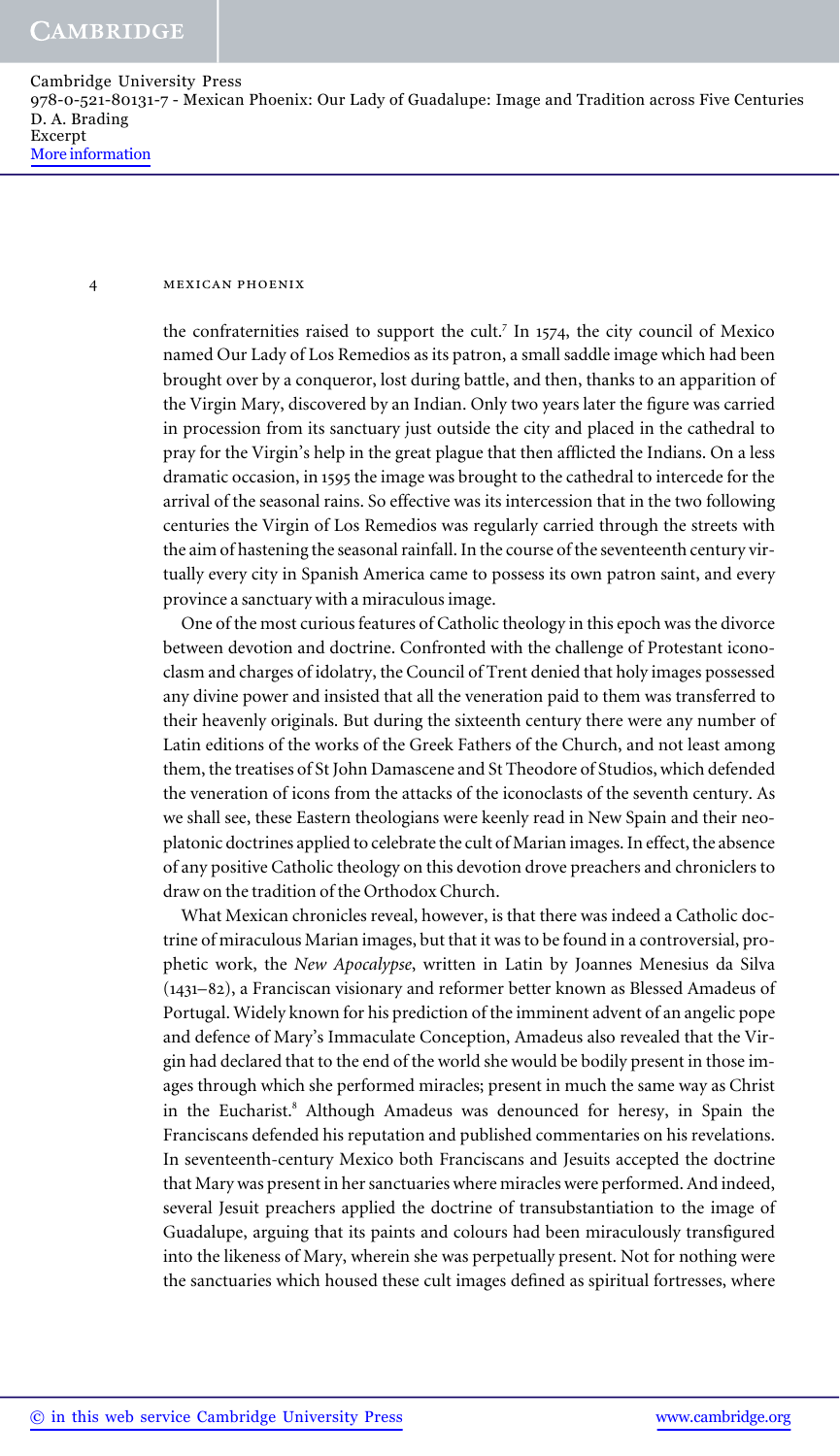**CAMBRIDGE** 

Cambridge University Press 978-0-521-80131-7 - Mexican Phoenix: Our Lady of Guadalupe: Image and Tradition across Five Centuries D. A. Brading Excerpt More information

introduction 5

the faithful were protected from demonic assault by the real presence of the Mother of God.<sup>9</sup>

The application of such a doctrine was in part anticipated by Miguel Sánchez (1596?–1674) in his *Image of the Virgin Mary, Mother of Guadalupe* (1648), in which he informed his enthralled compatriots that the Mexican Virgin was a faithful copy made by miracle of the image of Mary seen by St John the Evangelist and described in chapter 12 of his Apocalypse. This was but prelude to a densely argued text in which Sánchez deployed all the resources of scriptural typology to magnify the Guadalupe, so that figures such as the burning bush and the Ark of the Covenant, which had been applied to Mary since the early Church, were taken as specific references to the Virgin of Tepeyac. At the same time, Sánchez provided the first published account of the Virgin's apparition to a poor Indian, Juan Diego, and the miraculous imprinting of her likeness on his cape. Here too, typology was invoked to elucidate the significance of these events, since the Indian figured as both the St James of Mexico, its San Diego, and more important, its Moses who brought the Guadalupe, the Mexican Ark of the Covenant, to Tepeyac, which by turns was described as the Mexican Sinai and Zion. A disciple of St Augustine, Sánchez was animated as much by patriotic as by religious sentiment, and his whole concern was to demonstrate that the Mexican Church owed its foundation to the direct intervention of the Mother of God, who thereby declared herself the special patron and mother of the Mexican people.<sup>10</sup>

The arguments of Miguel Sánchez can only be understood within the context of an hispanic culture where the Catholic monarchy of the Habsburgs was seen as chosen by divine providence to defend the Catholic faith from both Muslims and Protestants. Charles V was hailed as another David and Philip II as a second Solomon, especially since the latter's convent palace at Escorial was seen as the building which most resembled the Temple at Jerusalem. Moreover, the early Franciscans in Mexico had interpreted the conversion of the Indians both as a revival of the primitive Church and as divine compensation to the Church for the Reformation, since in precisely the same years when the rich, arrogant nations of Northern Europe fell into heresy, the poor, humble peoples of New Spain entered the fold. Confronted with such a powerful theological justification of the Catholic monarchy's dominion, the creole clergy embraced Sánchez' revelations as the means of providing their *patria* with an autonomous spiritual foundation. It was not the case that his book created the devotion to the Guadalupe, since, already in 1622, a handsome new sanctuary had been built to replace the chapel raised by Montúfar. Its importance lay in providing the theological rationale for the cult.

Such was the explosion of fervour that in 1695–1709 a majestic new church was constructed at Tepeyac, an edifice which in scale and splendour rivalled all but the greatest cathedrals of New Spain. In many provincial cities subordinate sanctuaries dedicated to the Guadalupe were built, usually situated *extra muros* at some distance from the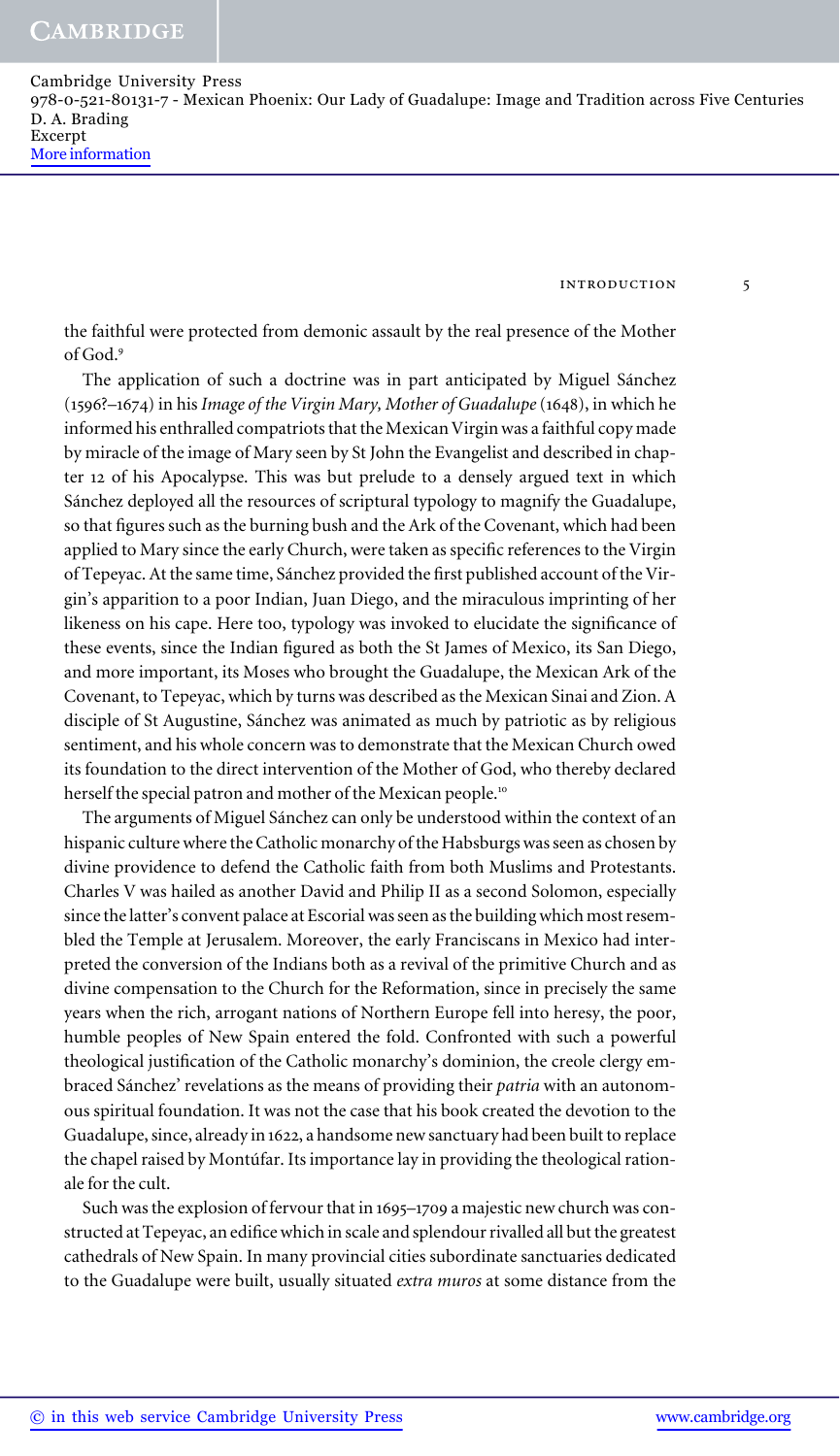## 6 mexican phoenix

city, in replication of the relation of Tepeyac and the capital. The next development occurred in 1737, when Mexico City was devastated by an epidemic which drove thousands to an early grave. With no material remedy of any avail, the city council joined with the cathedral chapter to proclaim Our Lady of Guadalupe as the capital's principal patron. Other cities followed suit and in 1746 the image was acclaimed as the patron of the entire kingdom of New Spain. The euphoria of the creole elite which these events occasioned reached new heights when in 1754 Benedict XIV not merely confirmed the Virgin of Tepeyac as patron, but also endowed her with a feast on 12 December with its own mass and office. Since only Our Lady of Pilar had obtained a similar honour within the hispanic world, the Mexican Virgin could now claim to rival the most celebrated Marian images in Europe. In a sermon preached in 1748 on the last days of the world, Francisco Javier Carranza declared that although Anti-Christ would seize power in Europe in that epoch, in America Our Lady of Guadalupe would preserve the Catholic faith and thus ensure that both the pope and the king of Spain would flee to Mexico, thereby converting the city into the capital of a new, universal Catholic monarchy.

It was in the sermons preached in honour of the Guadalupe in the period 1661– 1767 that creole orators drew especially on the Greek Fathers to exalt the 'Mexican Phoenix'. What was the Guadalupe but 'a portrait image of the idea of God', which was to say, a faithful likeness of Mary which the Almighty had conceived from all eternity? From this startling claim it was but a short step to assert that the Guadalupe was a portrait of the Virgin as she appeared in the flesh, but whereas the image of Mary which appeared in Palestine was present only for a few years, by contrast, her image in Mexico was destined to remain for ever. In the sermons preached before the assembled dignitaries in the sanctuary at Tepeyac, learned canons and Jesuits scaled the neo-platonic chain of images in audacious metaphors which trembled on the limits of orthodoxy, all designed to exalt the singular Providence which distinguished their country.

If the Mexican Church proved successful in obtaining Rome's approval of their national cult, it was in part because in the late seventeenth century a circle of learned clerics had laboured to substantiate Sánchez' revelations by obtaining juridical statements about the origin of Juan Diego and the antiquity of the tradition of the Virgin's apparitions. In their search for historical evidence they were immeasurably assisted by a simple but moving account of the apparitions written in Nahuatl, the principal native language of central Mexico, and published in 1649 by the chaplain at Tepeyac. It was soon accepted that this text derived from a manuscript written in the sixteenth century by Antonio Valeriano, a disciple of the Franciscans. A Spanish translation of this account, modified to suit contemporary taste, was printed and enjoyed considerable circulation. Here were grounds enough for Rome to approve the tradition. It was left to the eighteenth century, when talented artists competed to copy the Guadalupe,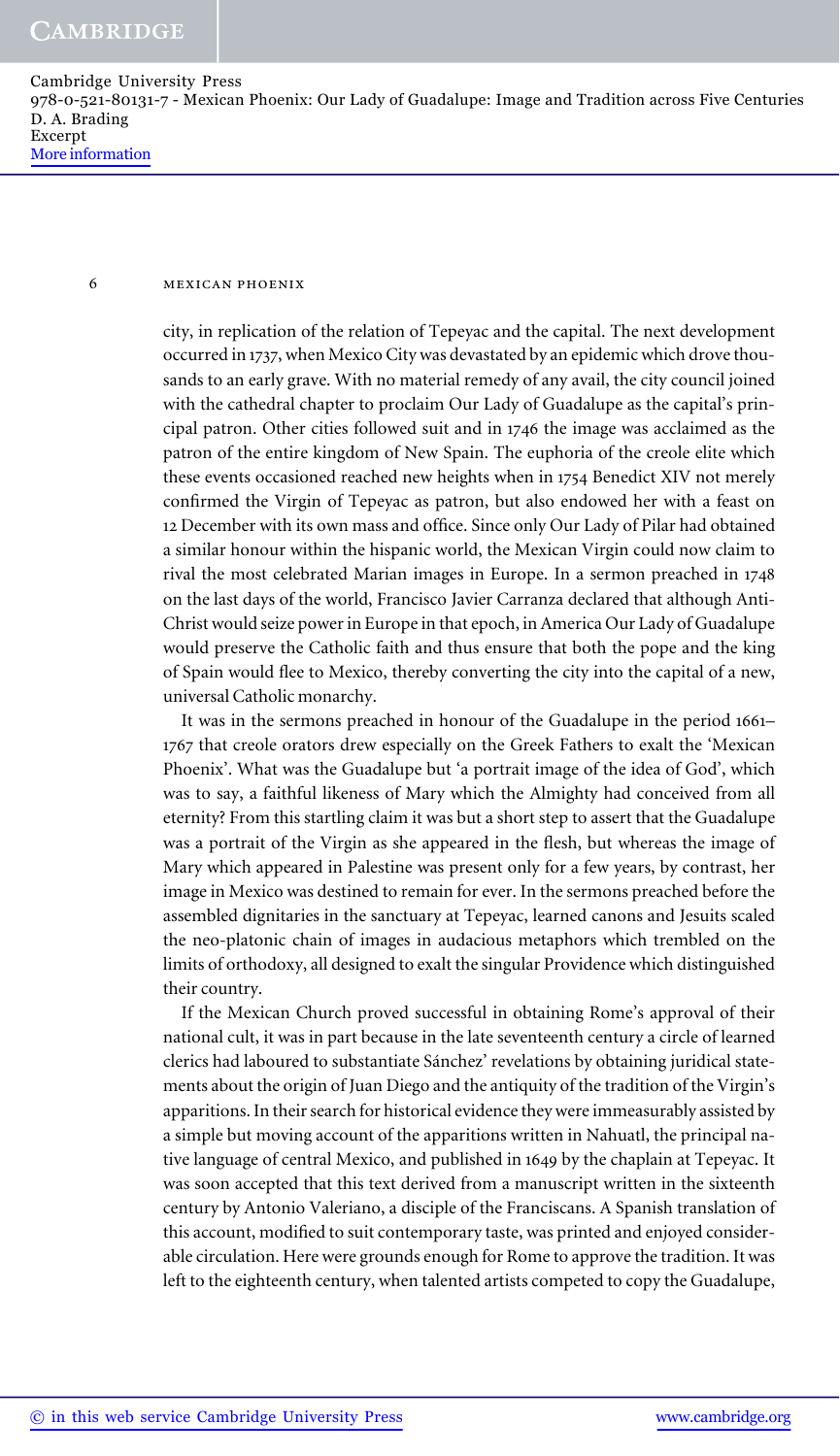introduction 7

to scrutinize the image and conclude that its incomparable beauty derived from a combination of painting techniques that could be described as miraculous.

In the very years when devotion to the Mexican Virgin appeared to command universal assent, in Europe the cult of holy images was dismissed as idolatrous or superstitious. Many of the philosophers of the Enlightenment were deists who rejected and ridiculed the Christian faith. The Scots thinker, David Hume, defined miracles as an impossibility, an affront to the laws of Nature, and wrote a natural history of religion in which he portrayed the Catholic cult of saints as a popular revival of pagan polytheism.<sup>11</sup> Equally important, orthodox Church historians deployed their erudition to demonstrate the falsity of many pious legends. So too, Benito Jerónimo Feijoo, a respected Benedictine abbot, questioned the value of pilgrimage, criticized the expectation of miraculous cures, and roundly condemned any number of 'vulgar errors' which afflicted the populace of eighteenth-century Spain. In effect, both historical criticism and scientific method were invoked to undermine the religious culture of baroque Catholicism. It was in 1794 that the chief cosmographer of the Indies, Juan Bautista Muñoz, presented a memoir to the Royal Academy of History in Madrid, in which he cited Sahagún's early criticism of the Guadalupe cult and concluded that the apparition narrative had no reliable historical foundation. Only published in 1817, this brief memoir was to be echoed by Mexican scholars later in the century.

A further portent of the change in the climate of opinion was afforded by a sermon preached by Servando de Mier, a creole Dominican, at Tepeyac in 1794, where he scandalized the congregation by asserting that not merely had St Thomas the Apostle preached the gospel in Mexico, but he had also left the image of Guadalupe inscribed on his cape, which thus had been venerated centuries before the Spaniards arrived in the New World. With this ingenious theory, Mier sought to by-pass contemporary doubts and to provide the Mexican Church with an apostolic foundation equal to that of St James in Spain. By this time news of the French Revolution had reached Mexico and inflamed men's minds in diverse ways. Many young creoles were stirred by the spectacle of Napoleon's conquests and the example of the United States, and hence silently espoused the cause of independence. Among devout priests, however, Carranza's prophecy was recalled and cited in sermons, so that as the Church in Europe suffered expropriation and the closure of monasteries, in Mexico expectations grew that the New Spain was destined to become a Catholic bulwark, the refuge for both the pope and the king of Spain.

It was in 1810 that Miguel Hidalgo, the parish priest of Dolores, called out the rural masses in rebellion against Spanish rule. By then French troops had already invaded the Peninsula, imposed Joseph Bonaparte on the Spanish throne, and launched an attack on the Church. The secular spirit of this era was best expressed when the image of Our Lady of Loreto was seized and despatched to Paris for deposit in the National Library as 'a celebrated monument of ignorance and the most absurd superstition'.<sup>12</sup>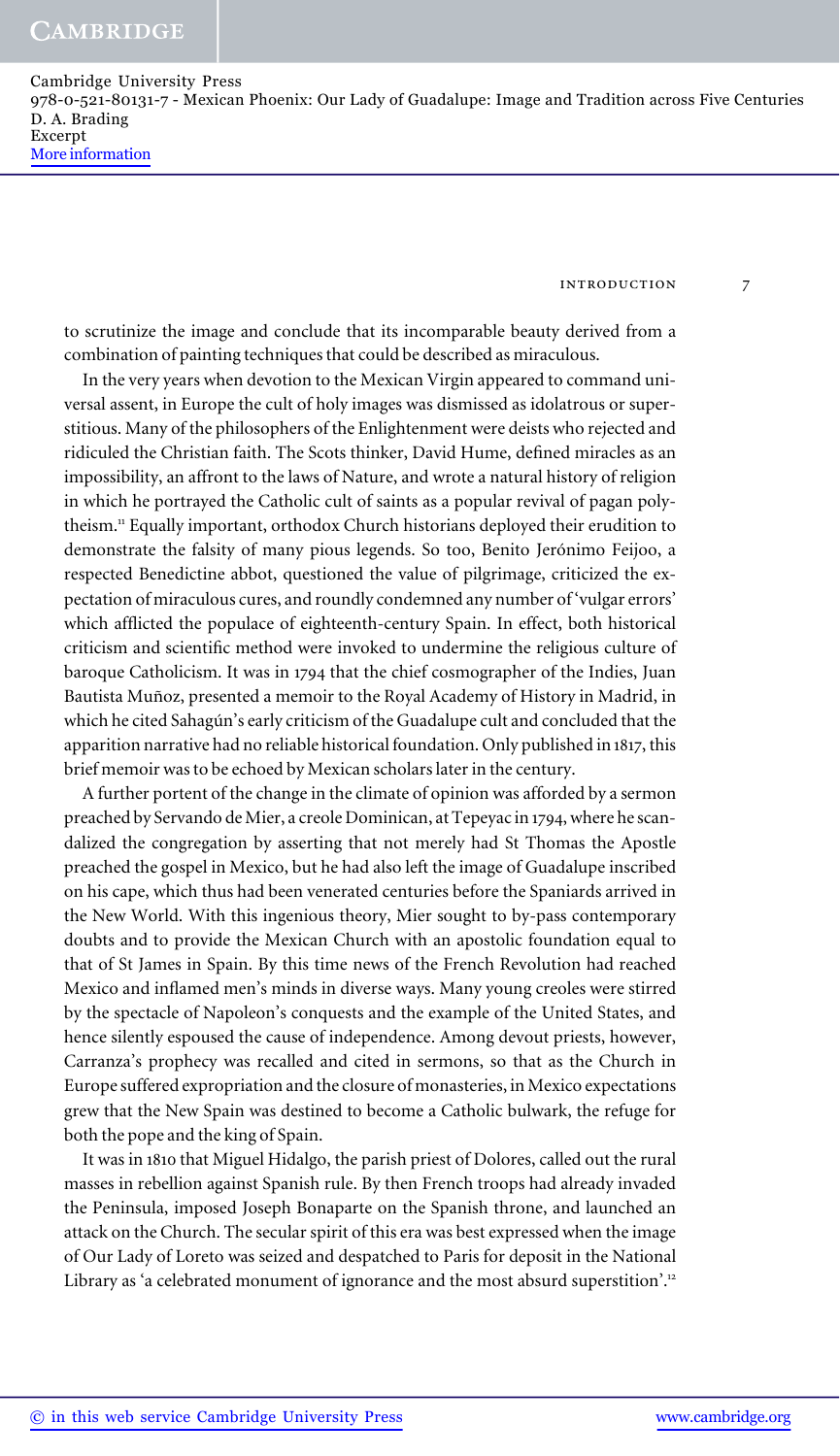## 8 mexican phoenix

So too, Pius VII was taken to France and obliged to witness Napoleon's coronation as emperor of the French. But in Spain, resistance to the French invasion was nowhere more intense than in Zaragoza, where friars and priests played a leading role during the siege of that city, when the populace chanted: 'the Virgin of Pilar says she does not want to be French, she wants to be Captain of the Aragonese people'.<sup>13</sup> Much the same patriotic spirit animated the Mexican insurgents, since for their banner Hidalgo gave them a copy of the Virgin of Tepeyac, so that they marched to the cry of 'Long Live Our Lady of Guadalupe.' The patron of New Spain was thus transformed into the symbol and flag of an insurgent nation engaged in civil war to achieve independence. Not all creoles favoured the rebels, and indeed the propertied classes supported the creation of a royalist army capable of containing popular depredations. In the event, Mexico obtained its freedom in 1821, when Agustín de Iturbide, a royalist colonel, launched a military rebellion against the anti-clerical measures of the Spanish Cortes. His seizure of power was hailed by preachers who thanked Our Lady of Guadalupe for uniting the Mexicans in pursuit of independence and who expressed their confidence that she would preserve their Church from the revolutionary excesses of Europe.

When Iturbide's short-lived empire was replaced by a federal republic, clerical apprehensions were soon aroused by the emergence of Liberal politicians intent on seizure of Church wealth. For their part, the clergy declared that the Mexican State had not inherited the patronage rights of the Spanish crown, so that until a concordat was agreed with Rome the government had no right to meddle in the nomination of bishops and canons. To strengthen their case, many priests now adopted an ultramontane theology, in which the papacy was defined as an absolute monarchy with powers of intervention throughout the Church. It was a theology that was to culminate in the proclamation of papal infallibility in 1870. Before then, however, the Mexican Church had suffered the onslaught of the Liberal Reform of the 1850s. In successive blows, the radical government expropriated all Church property, stripped the clergy of their legal privilege, dissolved the monasteries, secularized education, and finally separated Church and State. These measures were vehemently condemned by the bishops, who openly supported the conservative generals who opposed the Liberals. The result was a bitter civil war. The anguish experienced by the clergy during this conflict was nowhere more powerfully expressed than in the two sermons preached at Tepeyac in 1859–60 by Clemente de Jesús Munguía, the intransigent bishop of Michoacán.

When the bishops were expelled from Mexico they took refuge in Rome, where they were welcomed by Pius IX. It was then that Archbishop Pelagio Antonio de Labastida joined with the pope to plan the reinvigoration of the Mexican Church through the creation of new dioceses. Thanks to their residence in the Vatican the Mexican bishops became fully conscious of belonging to a universal Church and thereafter chose to despatch their most promising young priests to complete their education in Rome. So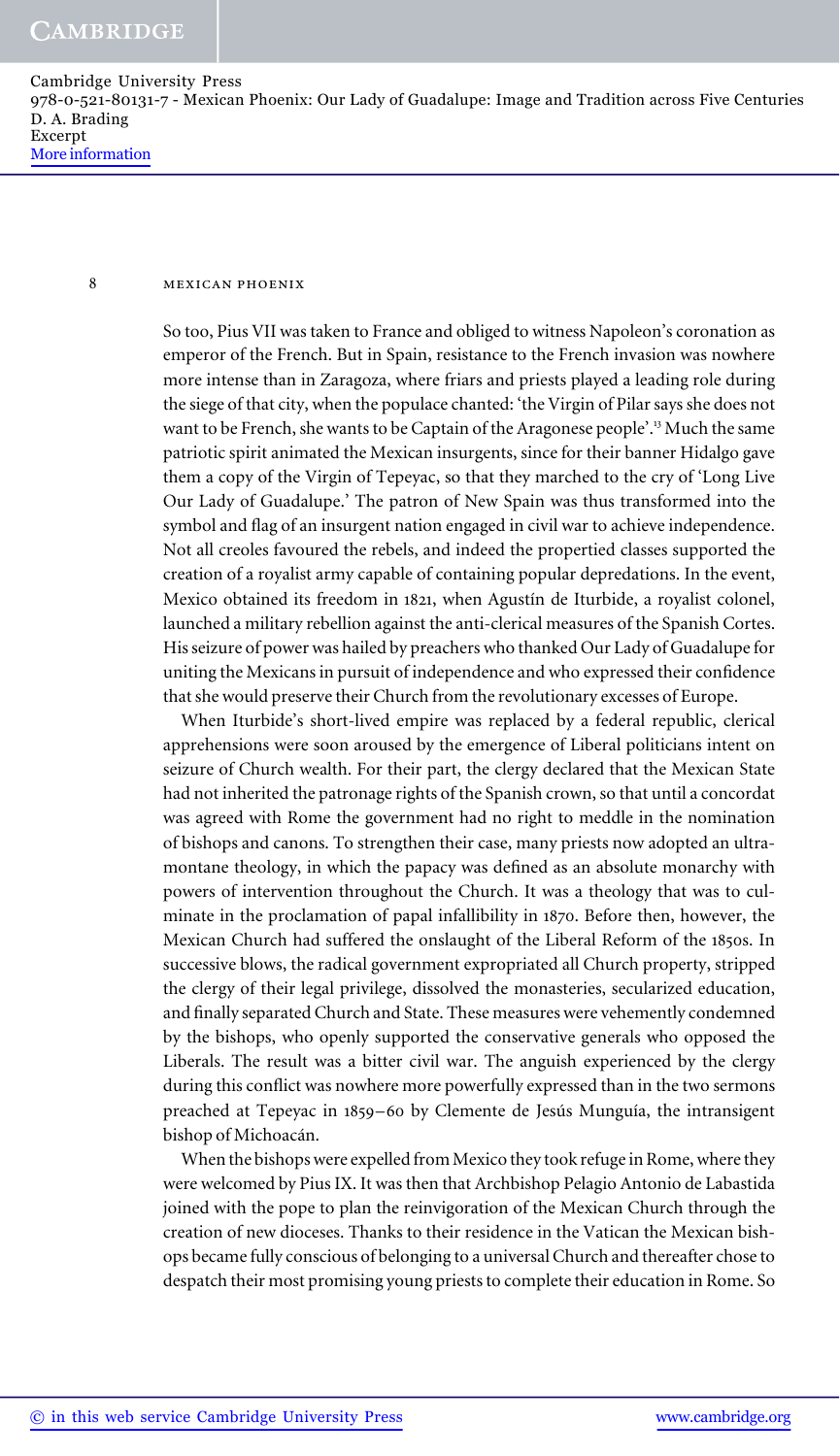introduction 9

too, it was during their time in Europe that they took cognizance of the sudden emergence of Lourdes as the leading Marian sanctuary and were able to observe how the French hierarchy took advantage of the railway system and the printing press to organize national pilgrimages and popularize the cult. If the papacy constituted the principle of authority on which their Church rested, it was Catholic France which offered Mexican bishops a living example of a renewal which encompassed both theology and devotion.<sup>14</sup>

During the long years when Mexico was ruled by Porfirio Díaz, 1876–1911, the Church slowly rebuilt its institutions and sought to re-establish its public influence. Inspired by the example of Lourdes, the bishops obtained permission from the papacy to crown the image of Guadalupe. In 1895 the entire month of October was given over to celebration as diocesan pilgrimages arrived at Tepeyac to hear mass and listen to sermons. The director of the project, José Antonio Plancarte, sent invitations to bishops across North America and the Caribbean, so that on 12 October, when the coronation was staged, twenty-two Mexican archbishops and bishops were joined by fourteen prelates from the United States and another three from Quebec, Havana and Panama. The album which commemorated the celebrations not merely offered a description of events, but also printed the texts of the sermons which were preached during the month. As was to be expected, the neo-platonic theology and sacramental pretensions of the baroque epoch had long since been abandoned; but by contrast the scriptural figures first advanced by Miguel Sánchez still attracted many orators. The spirit of the occasion was best expressed by the bishop of Colima, when he exclaimed that he had come to Tepeyac, 'the Mexican Zion', to scrutinize in the tablets of its laws the destiny of his country. So also, the renovated sanctuary was compared to the Temple at Jerusalem and the image of Guadalupe to the Ark of the Covenant. But preachers also asserted that the foundation of Mexico could be dated from the apparition of the Virgin Mary at Tepeyac, since she had then liberated its people from the bondage of idolatry and tyranny. Equally important, they saluted the Virgin as the foundress of the new, mestizo nation, since in her sanctuary she had reconciled Spaniards and Indians, uniting them in common devotion and faith. In this emphasis on the social role of the Guadalupe these preachers in part echoed the affirmations of Manuel Ignacio Altamirano, a radical who admitted that, for the Mexicans, 'in the last extreme, in the most desperate cases, the cult of the Mexican Virgin is the only bond which unites them'.

The revival of the Church was nowhere more manifest than in the flood of publications dealing with Our Lady of Guadalupe during the 1880s. Several of these treatises aimed to interpret the sixteenth-century chronicles and documents that had been recently printed for the first time. Some were merely panegyrical, designed to promote devotion. But there was also a great deal of controversy. In particular, the discovery and publication of the 1556 manuscript dealing with the dispute between Archbishop